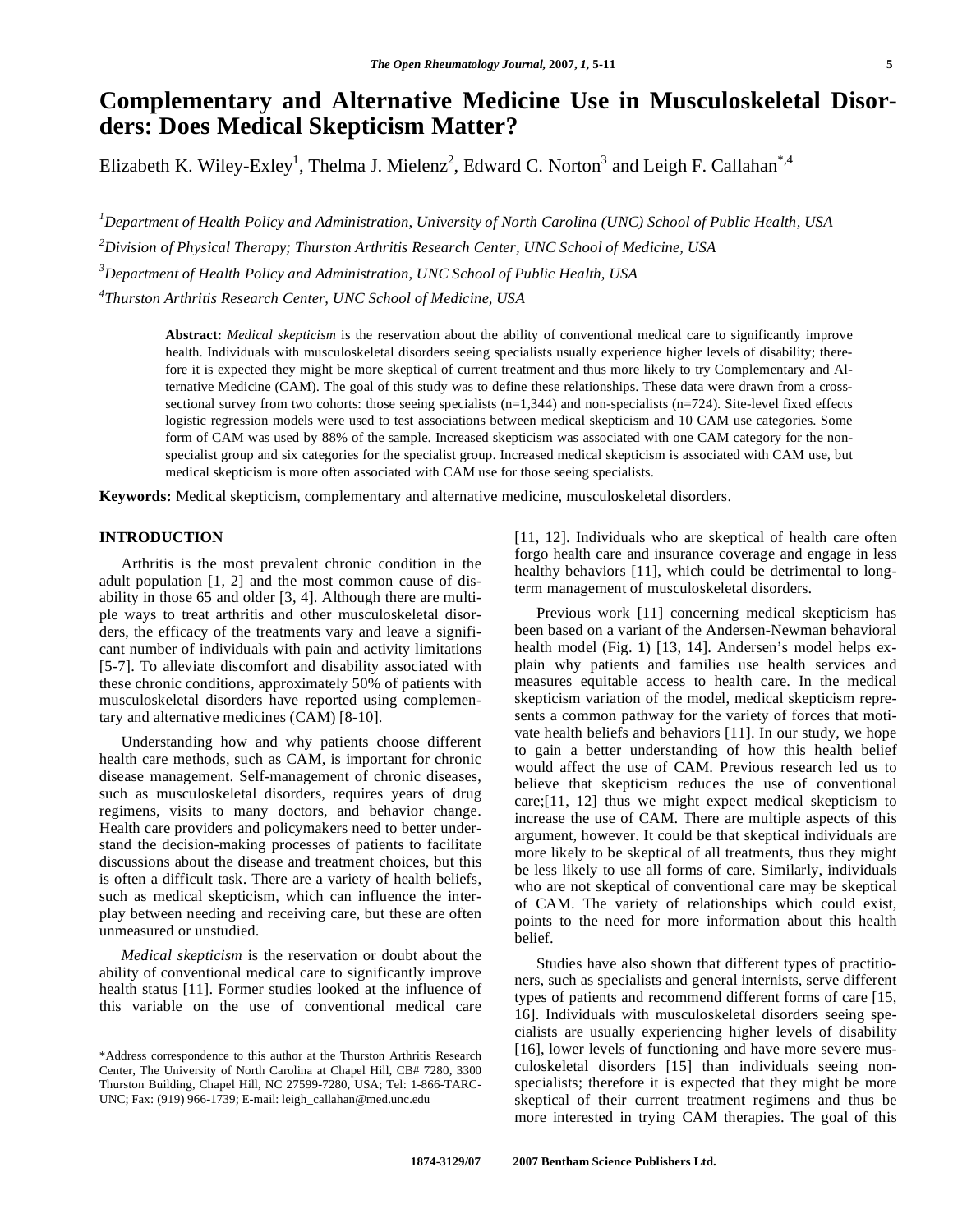

**Fig. (1).** Medical Skepticism variant of the Andersen-Newman behavioral health model modified to account for CAM [11,13,14].

study is to better define these relationships by looking at the effects of medical skepticism on CAM use in two groups of individuals with musculoskeletal disorders; those being served by family practitioners and those served by specialists. A secondary goal is to report other predictors of CAM use.

### **METHODOLOGY**

 **Population**. A sample of patients with self-report musculoskeletal disorders was taken from two cohorts: the North Carolina Family Medicine Research Network (NC-FM-RN) and the musculoskeletal database (MSK). Sloane, Callahan, Kahwati and Mitchel [17] provided more details about the data collection process and the study design for the NC-FM-RN. During 2001, consecutive adult patients at 17 family practice sites in rural and urban areas across North Carolina were asked to complete a self-reported questionnaire to assess health status and socio-demographics. Since 1995, similar health status and demographic questionnaires have been collected for the MSK from individuals attending the University of North Carolina at Chapel Hill rheumatology, orthopaedics, spine center, and sports medicine clinics and private rheumatology offices in Durham, Pinehurst, Sanford, Clyde, Lenoir, and Fayetteville, North Carolina.

 Of the eligible participants from the two databases who provided consent, 4,101 reported musculoskeletal disorders. Musculoskeletal disorders were defined as self-report of osteoarthritis (OA), rheumatoid arthritis (RA), fibromyalgia (FM), or chronic joint symptoms (CJS) in the NC-FM-RN. In the MSK, musculoskeletal disorders were self-report physician diagnosis of OA, RA, or FM.

 The individuals agreeing to further contact were mailed two survey booklets. The first booklet asked about the patient's health, health beliefs (including medical skepticism) and use of health care; the second asked patients about use of CAM. Non-respondents were contacted again with a second survey after three weeks and then again by phone if they did not respond to either mail survey. A total of 2,140 patients responded; 72 individuals did not complete the medical

skepticism variable and were therefore excluded from the analyses.

**Sample**. Individuals were separated into two groups for analysis: those seeing specialists or those seeing family practitioners (non-specialist) for their musculoskeletal disorders. Individuals were included in our analysis of specialists if they were patients in the rheumatology, orthopedics, spine center, or sports medicine clinics (n=1,048) or if they were in the family practice network but reported seeing a rheumatologist or an orthopedic surgeon for their musculoskeletal disorders (n=296), for a total of 1,344 patients. Individuals were included in the non-specialist sample if they were attending one of the family practice sites and not seeing a specialist for their musculoskeletal disorders (n=724).

 **Measures**. The primary outcome was use of CAM for musculoskeletal disorders. Participants were asked about their ever or current use of the following categories of CAM in order to deal with musculoskeletal disorders: (1) alternative healthcare providers or therapists; (2) special diets or food plans; (3) vitamins or minerals (not including multivitamins, Calcium, Folic Acid or Vitamin D); (4) herbs, mixtures, or other supplements taken by mouth (e.g., glucosamine); (5) rubs, lotions, liniments, creams, or oils; (6) body treatments, such as copper bracelets or magnets worn or used; (7) movement activity (e.g., yoga); (8) spiritual activities (e.g., prayer); and (9) relaxation or mind-body activities, including breathing techniques and visualization. Each category included a number of items, and if an individual reported yes for any item, they were scored positively for the category. Each of the nine categories was included as an outcome of interest, as well as one summary outcome to denote whether an individual ever used any of the categories (ever used CAM) for a total of ten outcomes. It should be noted that when this study was completed, glucosamines were still considered as more of an alternative therapy and were not widely prescribed for OA.

 The main independent variable of interest was medical skepticism. It is measured by a four-item scale that has been demonstrated to be valid and reliable in similar situations [11]. The four statements are: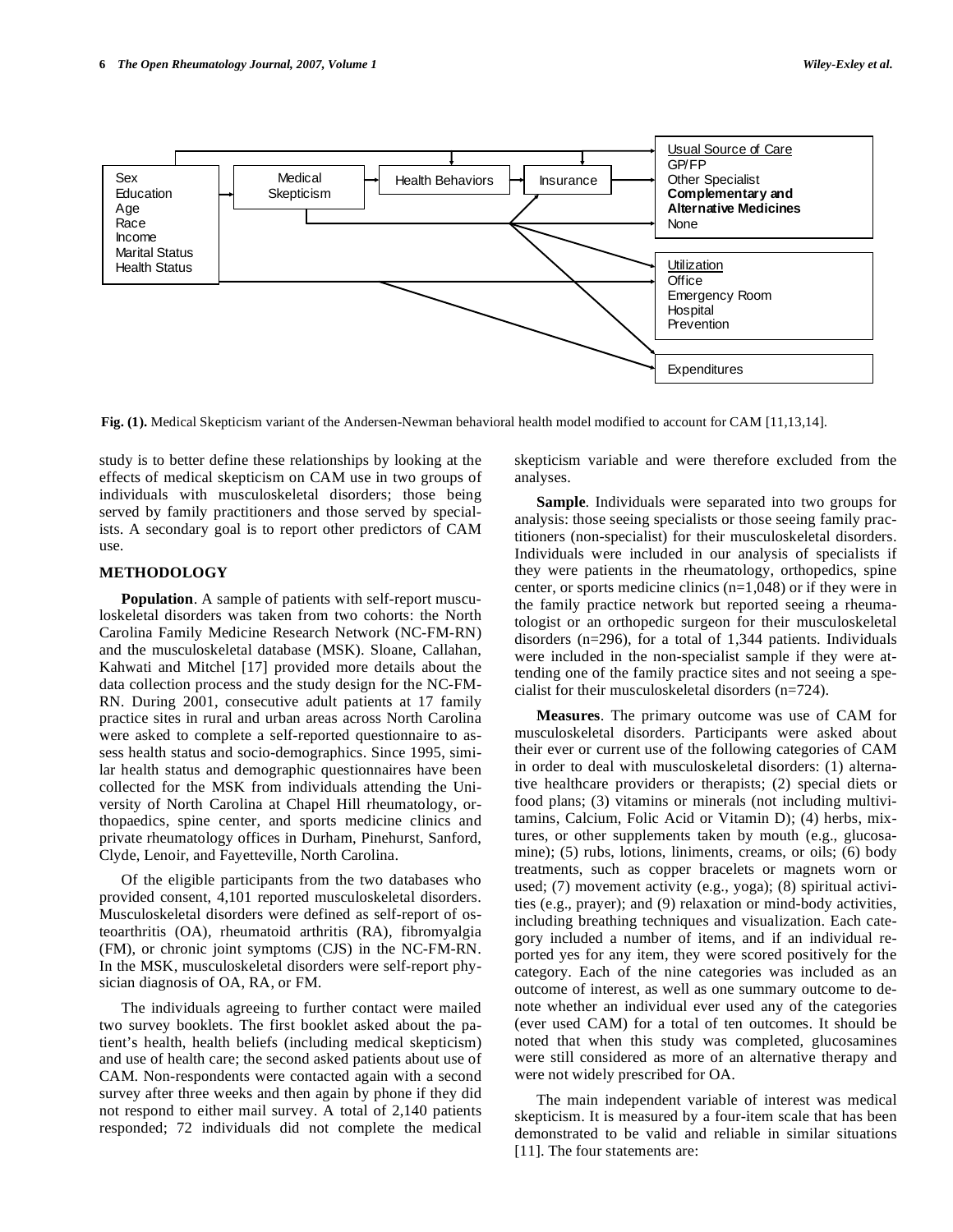- 1. I can overcome most illnesses without help from a medically trained professional.
- 2. Home remedies are often better than drugs prescribed by a doctor.
- 3. If I get sick, it is my own behavior that determines how soon I get well again.
- 4. I understand my health better than most doctors do.

 Each item had a five-point response scale [1 (disagree strongly) - 5 (agree strongly)] assessing attitudes toward medical care, with higher scores indicating more skepticism [11]. The four responses were averaged, and the unweighted mean was used to create the summary score [11, 12].

 The other independent variables included in the model were based on the medical skepticism variant of the Andersen-Newman behavioral health model:[11, 13, 14] sex, education, age, race and ethnicity, income, marital status and health status. Education was dichotomized into two categories: (1) individuals with some college education, a college degree or a post-graduate education or (2) individuals with a high school degree or less education. Race and ethnicity were categorized as those self-defining as non-Hispanic Caucasian (NHC) (reference category), non-Hispanic African American (NHAA), and a third category of other and multiple race and ethnicity. Income was not included in the survey; therefore employment was used as a proxy. Employment was dichotomized; the first category included those who were working for full-time pay, working as homemakers, retired, and students. The reference category included participants who self-reported as unemployed, disabled, or other. Marital status was dichotomized: married (reference category) and unmarried. Health status was defined using two measures. The first was based on a selfreport of general health: excellent/very good/good health or fair/poor health (reference category). The second measure of health status was a count of fifteen comorbidities, including RA, OA, and FM.

 Between 6 and 28 observations were missing on the male, age, and self-reported health variables. Complete case analysis was used for these variables because the observations were assumed to be missing at random and because the missing observations were far less than 5% of the sample. The dummy variable adjustment method was used for missing observations for the college education, race and ethnicity, working, and married variables. This commonly used method allows for retention of the missing observations in the analysis [18]. The missing observations were coded as zero and then a separate dummy variable was created, which represented the missing observations; this variable was then included in the final analyses.

 **Statistical Analysis**. A site-level Chamberlain fixed effects multivariate logistic regression analysis was employed to look at how medical skepticism was related to the different CAM therapies, controlling for the variables defined by the Andersen-Newman behavioral health model (Fig. **1**). The analyses were completed using STATA version 8 [19]. The fixed effects represented 13 different sites from which the data were drawn. This controlled for some differences between sites (e.g., population density, prices, staff qualifications, different methods of serving clients). The original 17 sites were combined into 13 based on location and demographic similarities due to small sample sizes at several sites; only 12 of these sites included individuals seeing nonspecialists. Due to perfect prediction, the models dropped up to three sites out of some of the analyses. In the specialist group, two of the sites were dropped in the model looking at the effects of medical skepticism on Diet. In the nonspecialist group, one site was dropped for each of the models due to perfect prediction, except for Diet where two sites were dropped. The sites which were dropped were small; in order to keep these sites in the model, the sites could have been combined with other sites. This, however, would have compromised the similarities within sites, thus we allowed the models to drop the sites, meaning that between 2 and 50 people were dropped from different models. This regression was run for each of the ten CAM categories for both groups (specialists and non-specialists).

 Differences between responders and non-responders were calculated using two-sample *t*-tests. The responders and nonresponders were significantly different on most characteristics. For the non-specialist group, respondents were more often older, unmarried, female, white and had more years of education than participants who did not respond. For the specialist group, respondents had the same characteristics, except there were no statistically significant differences for education and NHAAs.

# **RESULTS**

 Eighty-eight percent of the samples (specialist and nonspecialists combined) used some form of CAM for their pain related to musculoskeletal disorders (90% of the specialists and 84% of the non-specialists), with different proportions of the populations using different methods (from 10% of the non-specialist group using special diets to 63% of the specialist group using rubs) (see Table **1**). The mean score on the medical skepticism scale was 2.9, and individuals seeing non-specialists had higher scores than did individuals seeing specialists  $(3.0 \text{ vs } 2.8, \text{ p} < 0.001)$ , and at least  $35\%$  of the sample had average scores on the medical skepticism scale higher than 3. In general, younger individuals (younger than 57 versus 57 and older) used CAM more often, except for vitamins and supplements (not shown). There were significant differences (ranging from between four to nine percentage points) in five of the ten categories of CAM "ever use" (providers, special diets, vitamins, rubs, and mind-body) based on this age dichotomy; medical skepticism was also slightly higher for younger patients (2.9 *vs* 2.8, p<0.001) (not shown).

 Both groups consisted of mostly women (77-80%). Almost half of the sample (46-50%) attended some college, graduated from college, or attended a post-graduate program. Participants in both groups were between the ages of 19 and 97. A larger percentage of participants seeing non-specialists was NHAA (19% compared to 14% in the specialist group), with only 3 to 4% of either group in the category of other and multiple races and ethnicities. Seventy-four (specialists) to 77 (non-specialists) percent of the sample worked either in the formal labor force, at home or at school or was retired, and only about a third of either sample was not married. Slightly more than half of both groups reported having good or excellent health. Participants seeing non-specialists had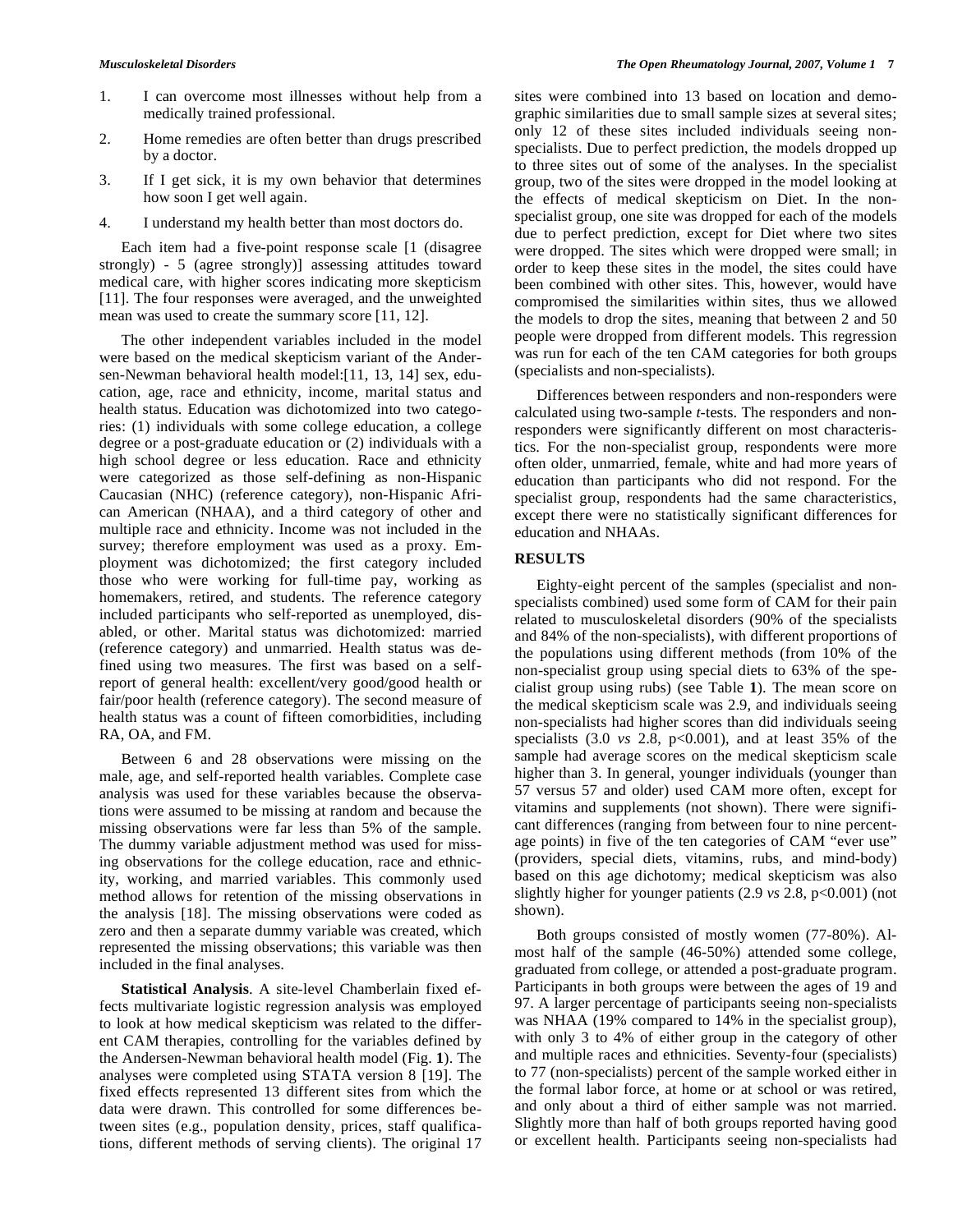#### **8** *The Open Rheumatology Journal, 2007, Volume 1 Wiley-Exley et al.*

significantly more comorbidities (2.9) than did participants seeing specialists  $(1.1)$ .

| Table 1. | <b>Characteristics of a Sample of Patients with Muscu-</b> |
|----------|------------------------------------------------------------|
|          | loskeletal Disorders from North Carolina in 2001           |
|          | <b>Seeing Specialists and Non-Specialists</b>              |

|                                                                   | <b>Specialists</b><br>% or Mean<br>$(sd)$ n=1,344 | <b>Non-Specialists</b><br>% or Mean<br>$(sd)$ n=724 |
|-------------------------------------------------------------------|---------------------------------------------------|-----------------------------------------------------|
| <b>Types of CAM Use</b>                                           |                                                   |                                                     |
| Ever used CAM                                                     | 90                                                | 84                                                  |
| Therapist                                                         | 36                                                | 35                                                  |
| Diet                                                              | 16                                                | 10                                                  |
| Vitamin                                                           | 30                                                | 18                                                  |
| Supplement                                                        | 38                                                | 26                                                  |
| Rub                                                               | 63                                                | 60                                                  |
| <b>Body Treatment</b>                                             | 36                                                | 24                                                  |
| Movement                                                          | 30                                                | 23                                                  |
| Spirit                                                            | 50                                                | 38                                                  |
| Mind-Body                                                         | 37                                                | 25                                                  |
| <b>Medical Skepticism</b>                                         | 2.79(0.71)                                        | 3.01(0.72)                                          |
| Demographics                                                      |                                                   |                                                     |
| Sex (% Male)                                                      | 20                                                | 23                                                  |
| Education (% College or more)                                     | 50                                                | 46                                                  |
| Education (% Missing)                                             | 3                                                 | 2                                                   |
| Age                                                               | 58 (13)                                           | 54(15)                                              |
| Race and Ethnicity<br>(% Non-Hispanic African<br>American (NHAA)) | 14                                                | 19                                                  |
| Race and Ethnicity (% Other and<br>multiple races)                | 3                                                 | 4                                                   |
| Race and Ethnicity (% Missing)                                    | 5                                                 | 1                                                   |
| Employment (% Unemployed)                                         | 26                                                | 23                                                  |
| Employment (% Missing)                                            | 5                                                 | 3                                                   |
| Marital Status (% Unmarried)                                      | 33                                                | 39                                                  |
| Marital Status (% Missing)                                        | $\overline{c}$                                    | 1                                                   |
| General Health Status (% Good and<br>excellent health)            | 51                                                | 57                                                  |
| Number of Comorbidities                                           | 1.1(1.9)                                          | 2.9(1.9)                                            |

SD = Standard Deviation.

 Increased skepticism was associated with the use of one CAM category in the non-specialist group (supplements: OR 1.31 95% CI [1.01 - 1.70]) (see Table **2**). In the specialist group, increased skepticism was associated with the use of six CAM categories, alternative providers (1.26 [1.06 - 1.50]), special diets (1.31 [1.04 - 1.65]), supplements (1.56 [1.32 - 1.85]), rubs (1.21 [1.02 - 1.44]), body treatments (1.49 [1.26 - 1.76]), and mind-body (1.33 [1.12 - 1.58]).

**Table 2. Adjusted† Odds Ratios on the Effects of Medical Skepticism on Ever Use of a Variety of CAM Types in Patients with Musculoskeletal Disorders in the Specialist and Non-Specialist Groups** 

|                       | <b>Specialist OR</b><br>$(95\% \text{ CI})$ | <b>Non-Specialist OR</b><br>$(95\% \text{ CI})$ |
|-----------------------|---------------------------------------------|-------------------------------------------------|
| Ever used CAM         | $1.22(0.91 - 1.62)$                         | $1.30(0.96 - 1.76)$                             |
| Therapist             | $1.26(1.06 - 1.50)$ **                      | $1.17(0.91 - 1.49)$                             |
| Diet                  | $1.31 (1.04 - 1.65)^*$                      | $1.45(0.96 - 2.21)$                             |
| Vitamin               | $1.09(0.91 - 1.29)$                         | $1.23(0.91 - 1.65)$                             |
| Supplement            | $1.56(1.32 - 1.85)$ **                      | $1.31(1.01 - 1.70)^*$                           |
| Rub                   | $1.21(1.02 - 1.44)^*$                       | $1.21(0.96 - 1.51)$                             |
| <b>Body Treatment</b> | $1.49(1.26 - 1.76)$ **                      | $1.21(0.93 - 1.57)$                             |
| Movement              | $0.99(0.83 - 1.17)$                         | $1.13(0.88 - 1.46)$                             |
| Spirit                | $0.96(0.81 - 1.13)$                         | $1.06(0.84 - 1.34)$                             |
| Mind-Body             | $1.33(1.12 - 1.58)$ **                      | $1.13(0.87 - 1.46)$                             |

<sup>†</sup>From a site-level (13 sites for specialists and 12 sites for non-specialists) fixed-effects logistic regression model adjusted for sex, education, age, race and ethnicity, employment, marital status, and health status. In the specialist group, 2 of the sites were dropped due to perfect prediction in Diet. In the non-specialist group, 1 site was dropped for each of the models due to perfect prediction, except for Diet where 2 sites were dropped. All specialist samples included 1,313 individuals, except for Diet, which had 1,278 individuals. All non-specialist samples included 710 individuals, except for Diet, which had 662 individuals, and Body Treatments, which had 702 individuals. The models controlled for differences at the site level using fixed effects for the sites.<br>\*Statistically significant at the 5 percent level. \*\*Statistically significant at the 1 percent level. OR = Odds Ratio. CI = Confidence Interval.

 The marginal effects of medical skepticism on the probability of CAM use were positive in all of the models. In both specialist and non-specialist groups, on average, holding all else equal, if a person increased their skepticism from a score of one to a score of five, the probability of any CAM use would increase by almost 90 percentage points. The marginal effects, however, were different for each observation.

 Most of the other characteristics were significant in some, but not all, of the models, as is shown by the results from *one* of the models (ever use of CAM) in Table **3** (other models are not shown here). For example, being male was a significant negative predictor of all except for two categories of use of CAM in the specialist group, but was only a significant negative predictor in three of the categories of CAM use for participants seeing non-specialists. For participants seeing non-specialists, having more education was positively related to use of all CAM therapies, but negatively related to the use of rubs, although only a couple of the categories reached levels of significance. The same pattern was seen for participants seeing specialists, although the use of rubs and other body treatments were negatively related to higher levels of education but, again, several categories did not reach levels of significance. Self-reporting as NHAA was a strong predictor of use of special diets (1.87 [1.22 - 2.88]), rubs (1.79 [1.20 - 2.66]), spiritual methods (2.28 [1.58 - 3.28]) and mind-body activity (1.72 [1.19 - 2.48]) for participants seeing specialists. For participants using non-specialists, self-reporting as NHAA was only significantly related to less use of body treatments (0.5 [0.28 - 0.88]). Not working was significantly related to only a few types of CAM use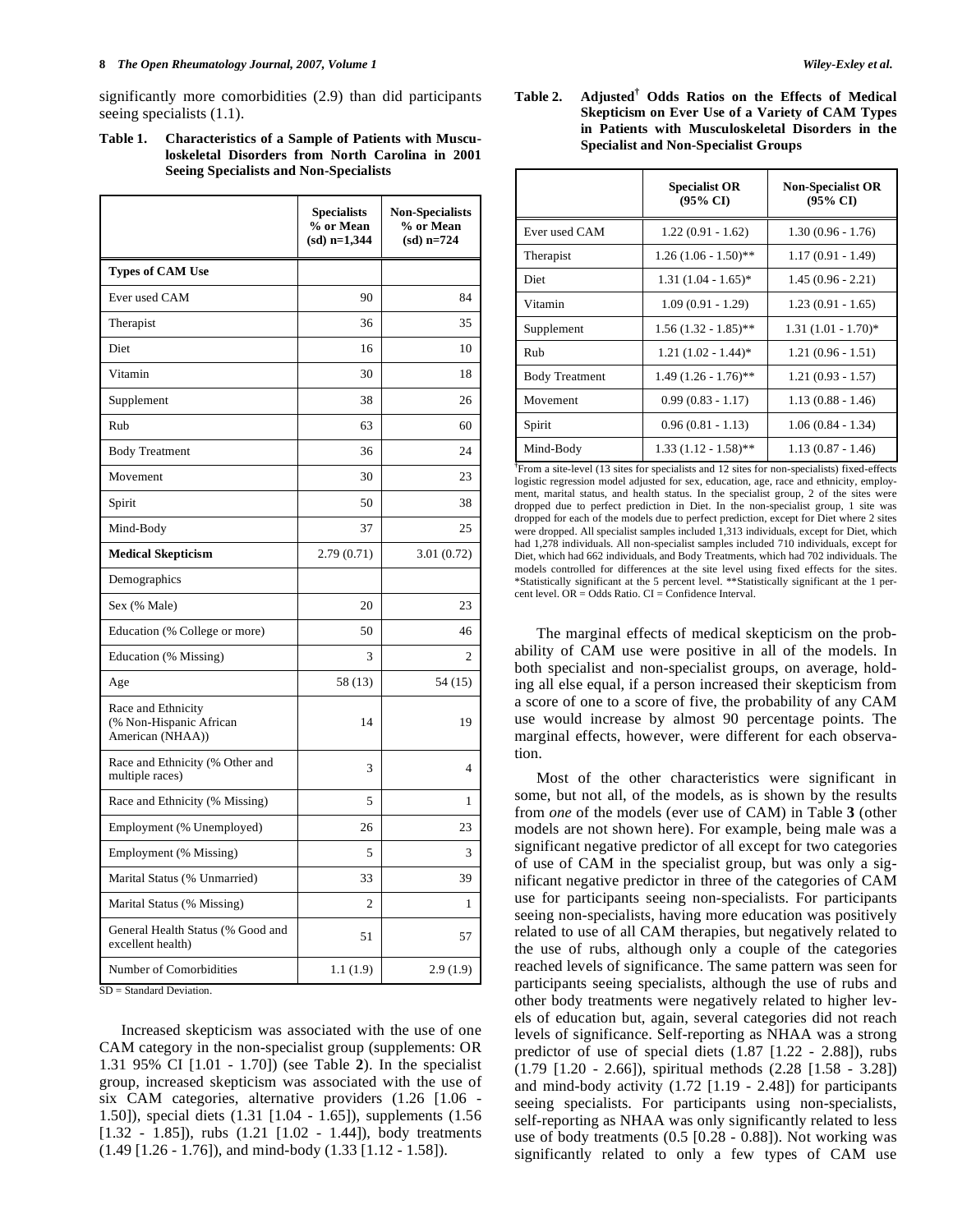(movement and mind-body activities in non-specialists; supplements in specialists). Being in good or excellent health was not a significant predictor of any use of CAM in the non-specialist group, but was strongly related to the use of seven categories of CAM use in the specialist group, not including vitamins, supplements and movement activity.

| Table 3. | Adjusted <sup>†</sup> Odds Ratios on the Effects of Medical |
|----------|-------------------------------------------------------------|
|          | Skepticism on Ever Use of any Type of CAM in Pa-            |
|          | tients with Musculoskeletal Disorders                       |

|                                                                    | <b>Specialist OR</b><br>$(95\% \text{ CI})$ | <b>Non-Specialist</b><br>OR (95% CI) |
|--------------------------------------------------------------------|---------------------------------------------|--------------------------------------|
| Medical Skepticism                                                 | $1.22(0.91 - 1.62)$                         | $1.30(0.96 - 1.76)$                  |
| Sex (Male)                                                         | $0.61(0.39 - 0.95)^*$                       | $0.77(0.48 - 1.24)$                  |
| Education (College or<br>more)                                     | $1.29(0.87 - 1.90)$                         | $1.13(0.72 - 1.77)$                  |
| Age                                                                | $0.99(0.97 - 1.00)$                         | $1.00(0.98 - 1.01)$                  |
| Race and Ethnicity (Non-<br>Hispanic African Ameri-<br>can (NHAA)) | $1.22(0.68 - 2.18)$                         | $1.27(0.69 - 2.33)$                  |
| Race and Ethnicity (Other<br>and multiple races)                   | $0.72(0.22 - 2.32)$                         | $2.41(0.54 - 10.80)$                 |
| Employment (Unem-<br>ployed)                                       | $1.05(0.66 - 1.67)$                         | $1.29(0.75 - 2.22)$                  |
| <b>Marital Status</b><br>(Unmarried)                               | $0.71(0.46 - 1.09)$                         | $0.86(0.55 - 1.36)$                  |
| General Health Status<br>(Good and excellent<br>health)            | $0.60(0.40 - 0.90)^*$                       | $1.12(0.68 - 1.86)$                  |
| Number of Comorbidities                                            | $0.96(0.83 - 1.11)$                         | $1.12(0.98 - 1.28)$                  |

**†** For site-level (13 sites in specialist and 11 in non-specialist) fixed-effects logistic regression model adjusting for the other variables listed in the tables. There were 1,313 observations in the specialist group and 710 in the non-specialist group. The dummy variable adjustment was used for missings on education, race and ethnicity, employment and marital status. The odds ratios on those variables are not shown here. \*Statistically significant at the 5 percent level. \*\*Statistically significant at the 1 percent level.  $OR = Odds$  Ratio.  $CI = Confidence Interval$ .

#### **DISCUSSION**

 Although medical skepticism has been associated with decreased use of conventional methods of care [11], its relationship with CAM use is more tentative. In the CAM outcomes reported here, associations existed between skepticism and use of only one category of CAM in the group seeing non-specialists and six categories in the group seeing specialists.

 Thus, medical skepticism does play a role in the use of multiple types of CAM, especially in populations seeing specialists. Our hypothesis is that because patients seeing specialists are usually experiencing more severe manifestations of their illness [15, 16] than patients seeing nonspecialists, it could be expected that those seeing specialists might have more skepticism and thus use more forms of CAM.

 Medical skepticism was associated with the use of more categories of CAM even though individuals seeing specialists had slightly lower (0.2 difference) medical skepticism scores. Although this may seem counterintuitive, the average medical skepticism scores were both close to three, thus suggesting a high base level of skepticism. In addition, as noted by the marginal effects, increasing medical skepticism greatly increases the probability of CAM use. This finding is in line with our original hypothesis.

 The association between medical skepticism and some types of CAM use begs the following questions: 1) What are the consequences of the relationship between medical skepticism and the use of CAM? 2) Are patients substituting CAM for conventional treatment? And if so, is this affecting their health outcomes, and in what direction? 3) Similarly, does medical skepticism affect communication, and inversely, does communication affect medical skepticism? And finally 4) How do these interactions play into the use of CAM?

 More knowledge about these areas is important for a variety of reasons. For example, although little is known about provider communication and medical skepticism, research has shown that communication between patients and primary care providers about the use of complementary therapies often depends on the actions of the provider [9, 20, 21]. Although fear of disapproval was rarely cited as a reason for not discussing CAM use in one study, the authors found that one of the most common reasons for not disclosing CAM use was that the physician had not requested that information [9]. This evidence suggests that providers may not have full information about individual patterns of health seeking behaviors.

 The ramifications of these communication gaps are largely unknown, but could be important predictors of health outcomes. For example, interactions between CAM use and conventional therapy are possible; thus the provider needs to know about the patients' use of alternative therapies. But the goal should not only be to avoid interactions between medications and CAM therapies; providers should also want to enhance the care of their patients. Therefore, conversing about the latest research on conventional therapies and on CAM could be helpful in decision-making. In addition, patients with high levels of skepticism may need even more information and education about therapies—and the topics of conversation may need to vary from the status quo. Although more research is needed in this area, it could be hypothesized that different types of education and communication about therapies may be more appropriate for skeptical individuals. For example, skeptical individuals may desire to know more about the side-effects and limitations of conventional medication. Frank conversations about these topics may enhance levels of trust for skeptical patients.

 Another reason for providers to pay attention to levels of medical skepticism is that consumers with more skepticism concerning medical care [22] rated the medical care they were given more negatively than non-skeptical consumers [23]. Consumer evaluations are often used to assess performance of physicians [24], thus Crofton, Lubalin, and Darby [22] noted that policymakers and providers need to consider the degree to which they should attempt to satisfy skeptical consumers while also targeting skeptical consumers with educational efforts to explain the benefits of medical care. The findings from our study show that skepticism is an issue for a significant proportion of this population. Therefore, more knowledge about relationships between skepticism, CAM use and, eventually, health outcomes, could be a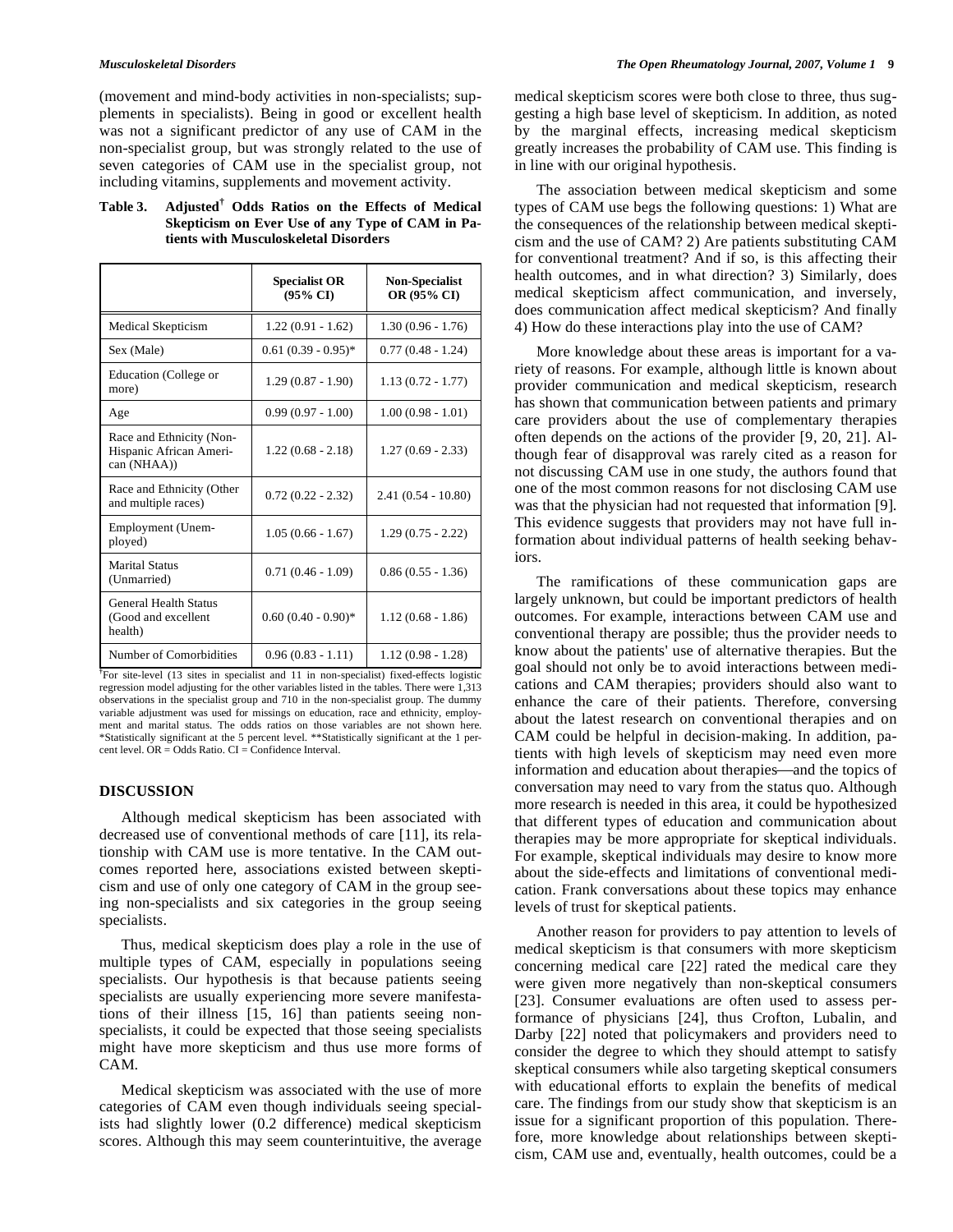stepping stone to greater patient satisfaction, especially if providers and policymakers were to make a concerted effort to address the issue of skepticism *via* communication and education.

 **Limitations**. Several limitations should be noted. First, income and area of residence (rural versus urban) were not included in the model. Employment was used as a proxy for income. Future research should look into including these in similar models.

 The outcome relates to the survey question as to whether someone used CAM "specifically for your arthritis or joint symptoms". If a participant misread the question, then she might have answered erroneously, indicating whether she has ever used CAM for any reason. Although 88% of the population noted they used CAM for their musculoskeletal disorders, which is higher than the 40-60% noted in other studies [8-10], our study included prayer. The numbers reported in another study which also included prayer as a form of CAM were similar to those found here [25], and Quandt, Chen, Grzywacz, Bell, Lang, and Arcury [10] noted that their findings might be lower because they did not include prayer. Future research should validate the questionnaire to ensure that participants fully understand the meaning of these types of questions.

 A similar limitation arises from the use of the question about whether someone used CAM "specifically for your arthritis or joint symptoms". RA, OA, FM and chronic joint symptoms are all very different diseases with varying manifestations and comorbidities. These types of differences between diseases affect health care-seeking behaviors and could also affect medical skepticism and CAM use. Future work is necessary to better define these relationships for different forms of musculoskeletal disorders.

 In addition, the effect of disease duration on medical skepticism could be important in determining CAM use. We did not have adequate numbers to look at this question but future research should parse out the differences between duration, medical skepticism and use of CAM.

 Finally, this study was based on a cross-sectional survey. This limited our ability to rule out that the observed associations are not due to unobserved time-invariant individual characteristics. Future research should look into possible associations between CAM and medical skepticism using longitudinal data.

 Although the limitations noted here are important for future research in this area, we do not believe that they bias the model significantly. In particular, the models are based on large sample sizes and the findings agree with other studies in the area.

# **CONCLUSIONS**

 With many individuals reporting high levels of medical skepticism and high rates of CAM use, failing to address these areas would be a lost opportunity to better engage patients in their own care. Goals should be to improve communication based on the skepticism of the individual, avoid interactions between CAM therapies and conventional medications, and enhance a patient's care regimen by educating them about the latest research and ways in which conventional medicine can be combined with complementary and alternative therapies.

# **ETHICAL APPROVAL**

 This study was approved by the UNC School of Medicine Institutional Review Board.

### **ABBREVIATIONS**

| <b>CAM</b> | $=$ Complementary and Alternative Medicine |
|------------|--------------------------------------------|
| <b>CJS</b> | $=$ Chronic joint symptoms                 |
| FM         | $=$ Fibromyalgia                           |
| NHAA       | $=$ Non-Hispanic African American          |
| <b>NHC</b> | $=$ Non-Hispanic Caucasian                 |
| OΑ         | $=$ Osteoarthritis                         |
| R A        | $=$ Rheumatoid arthritis                   |
|            |                                            |

# **ACKNOWLEDGEMENTS**

 This study was funded by the Division of Adult and Community Health (DACH) through the Prevention Centers Program, National Center for Chronic Disease Prevention and Promotion (NCCDPHP), and the Centers for Disease Control and Prevention (CDC).

 The North Carolina Family Medicine Research Network (NC-FM-RN) is an organization dedicated to fostering practice-based research. The North Carolina Health Project (NCHP) is a practice-based cohort of adult patients who were enrolled by the NC-FM-RN from a sample of Family Practices in North Carolina. Projects are jointly sponsored by the Department of Family Medicine, the Thurston Arthritis Research Center, and the Cecil G. Sheps Center for Health Services Research at the University of North Carolina at Chapel Hill, in collaboration with the North Carolina Academy of Family Physicians. The project co-directors are Leigh Callahan, PhD, and Philip Sloane, MD, MPH. Participating Family Practices have included: Biddle Point Health Center, Charlotte; Bladen Medical Associates, Elizabethtown; Blair Family Medicine, Wallace; Chatham Primary Care, Siler City; Community Family Practice, Asheville; Dayspring Family Medicine, Eden; Goldsboro Family Physicians, Goldsboro; Henderson Family Health Center, Hendersonville; North Park Medical Center, Charlotte; Orange Family Medical Center, Hillsborough (pilot site); Person Family Medical Center, Roxboro; Robbins Family Practice, Robbins; South Cabarrus Family Physicians, Harrisburg, Concord, Mt. Pleasant & Kannapolis; and Summerfield Family Practice, Summerfield. Funding for the NCHP has been provided by: the Centers for Disease Control and Prevention, the Agency for HealthCare Research and Quality, the National Institutes of Health, and the University of North Carolina at Chapel Hill.

 We would also like to thank the following physicians for encouraging their patients to participate in our database and outcomes studies: H. Vann Austin, Franc Barada, Robert Berger, Mary Anne Dooley, William Gruhn, Robert Harrell, Tatiana Huguenin, Beth Jonas, Joanne Jordan, Fathima Kabir, Elliott Kopp, Andrew Laster, Kara Martin, Gwenesta Melton, Nicholas Patrone, Kate Queen, Westley Reeves, Hanno Richards, Alfredo Rivadeneira, William Rowe,